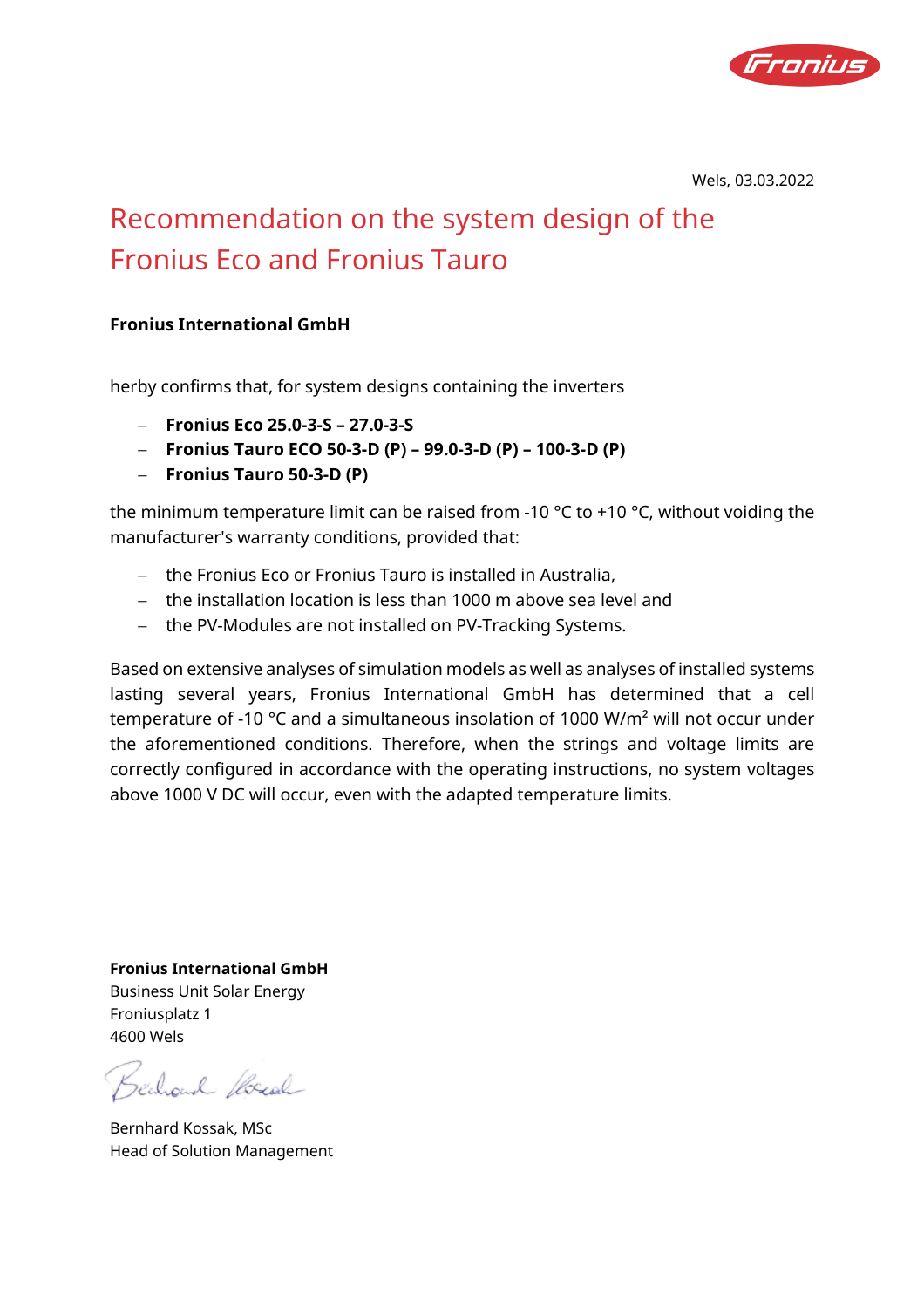

## ATTACHMENT - "Recommendation on the system design of the Fronius Eco and Fronius Tauro"

When designing a photovoltaic system, the module temperature limits established on the market are -10 °C and +70 °C

Investigations carried out by Fronius have shown that these limits can be modified without this giving rise to adverse effects or risks during system operation. These limits can be adjusted where necessary, depending on the environmental conditions of the system (insolation at site, site temperatures, alignment, installation type, etc.).

## Maximum open circuit voltage Voc

The maximum open circuit voltage that occurs is dependent on the minimum ambient temperature (Ta). In many cases, the minimum module temperature Tm can be increased from -10 °C to +10 °C in the system design.

This is permitted if the actual maximum DC voltage occurring (Voc,max,real) is below the calculated value for the maximum open circuit voltage at 1000 W/m<sup>2</sup> and  $+10$  °C Tm (Voc,max).

Analyses have shown that, with constant ambient temperatures (in the example, Ta=-10 °C), the maximum open circuit voltage (Voc,max) occurs at approx. 400 W/m<sup>2</sup> (with a module temperature of Tm=0 °C) (*see* 

*Figure* 1*).* With lower insolation values, the module temperatures fall and the MPP voltage may increase, but the open circuit voltage will be lower.



*Figure 1: Characteristics Ta=-10 °C (source: internal analysis - Fronius International GmbH)*